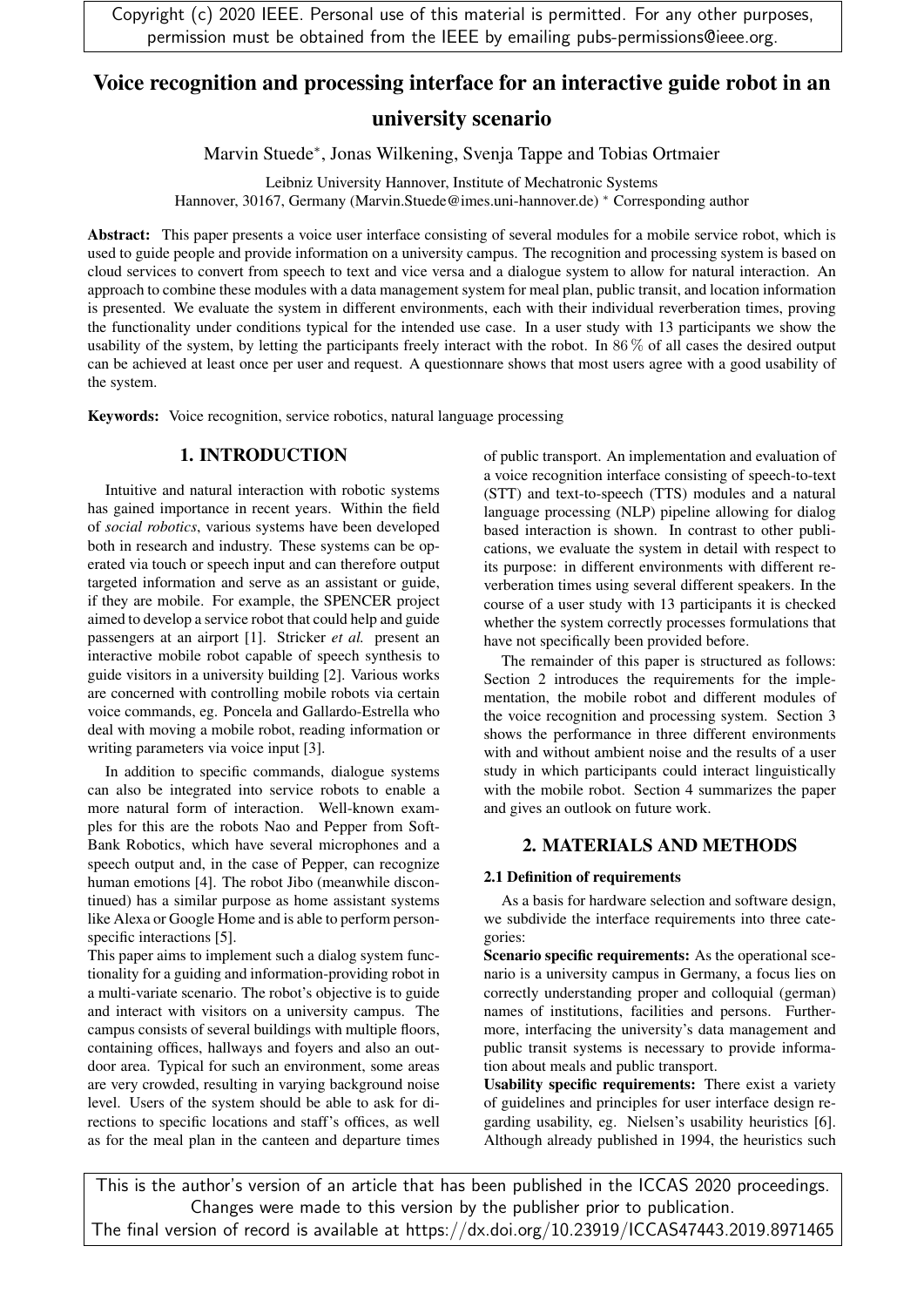as *visibility of system status* or *recognition rather than recall*, still apply today because of their broad practicability and are, therefore, taken into account for the interface presented in this work.

System specific requirements: The general structure of the system should be modular and comply with the setup shown in Fig. 1. Modularity allows for interchangeability of individual components, such as the speech-totext (STT) and text-to-speech (TTS) engines, microphone hardware and natural language processing (NLP) system.



Fig. 1 Structure of the voice recognition interface and dialogue system. The software part is roughly divided between *Conversion* (STT and TTS) and the *NLP pipeline*, including the dialogue manager.

#### 2.2 Mobile guide robot

The experiments are conducted on a mobile robot, equipped with sensors and differential drive to allow for indoor as well as outdoor localization and navigation (see Fig. 2). Localization is achieved by a combination of Visual SLAM and iterative closest point (ICP) with the RGBD-Cameras and 3D-Lidar based on the RTAB-Map method [7]. As a microphone, a four microphone array (ReSpeaker Mic Array v2.0) is used, allowing for on board signal processing techniques such as beamforning, direction-of-arrival or noise reduction. The array is mounted above the tablet and speaker at a height of 1.1 m parallel to the robot's footprint. All sensors are connected to an embedded control computer, running the robot operating system (ROS) under Ubuntu Linux 16.04.



Fig. 2 Main components of the voice controlled mobile robot.

### 2.3 STT and TTS conversion

As of today, there exist several different solutions for STT-conversion, with deep learning techniques representing the state-of-the-art approach. Only recently, datasets of sufficient size have been made publicly available as part of the Common Voice project [8]. Since this was not yet available during the implementation of this work, especially in german, we have instead looked at various commercial systems. Of the considered systems Amazon Transcribe, Google speech API, Microsoft Bing Voice, IBM Watson Speech-to-Text, Nuance and Wit.ai only Google Speech API supports the german language as well as the possibility to provide additional proper names and a free contingent. Hence, the Google Speech API is used for STT and TTS, each accessed through preemptable action servers within the ROS framework.

#### 2.4 NLP pipeline

To extract the semantic information from the converted speech, computational techniques which understand and learn from human language must be applied. There exist several cloud-based NLP platforms for this task, which usually are based on machine learning algorithms, eg. Google's *DialogFlow*, Facebook's *wit.ai* or IBM *Watson*. The basis of these NLP platforms are *intents* and *entities*. Intents map the user input to responses, based on a given example set of inputs. An entity is used to extract necessary data from the input. For instance, the input "What is the vegetarian dish in the canteen today?" could be mapped to an intent *meal plan* with the entities *date* (today) and *meal type* (vegetarian dish). Based on the findings of Canonico  $\&$  De Russis [9], we decided to use *DialogFlow* as a platform due to the accessibility from several programming languages and large number of pre-build intents and entities. The pre-build intents can for example be used for smalltalk. We extend the system with the intents and entities shown in Table 1.

Table 1 Selection of the most important intents with examples, entities underlined.

| <b>Intent</b>       | <b>Entities</b> | <b>Example</b>                              |
|---------------------|-----------------|---------------------------------------------|
| meal plan           | meal type, date | "What's the dessert tommorow?"              |
| public<br>transport | transport type  | "When's the next bus leaving?"              |
| where is            | location        | "Where is room B12?"                        |
| go to               | location, time  | "Stand in front of the canteen at<br>noon!" |
| bring me            | location        | "Bring me to the dean's office!"            |

DialogFlow receives the text input from a dialogue management system (Fig. 3) which then receives back the detected intent, proposed text output and parameters such as entities and whether the conversation is finished. Text outputs which require no further system specific data (eg. small talk answers) are then directly forwarded to the TTS engine.

#### 2.4.1 Data management interface

If the intents *meal plan* and *public transport* are detected, the answer is augmented with the requested information via a data management interface based on Representational State Transfer (REST) APIs.

Additionally to providing up-to-the-minute data for public transit and meals, the data management interface accesses the university's room and building management system as part of the *where is*, *bring me* and *go to* intents. The essential entity for this intent is the location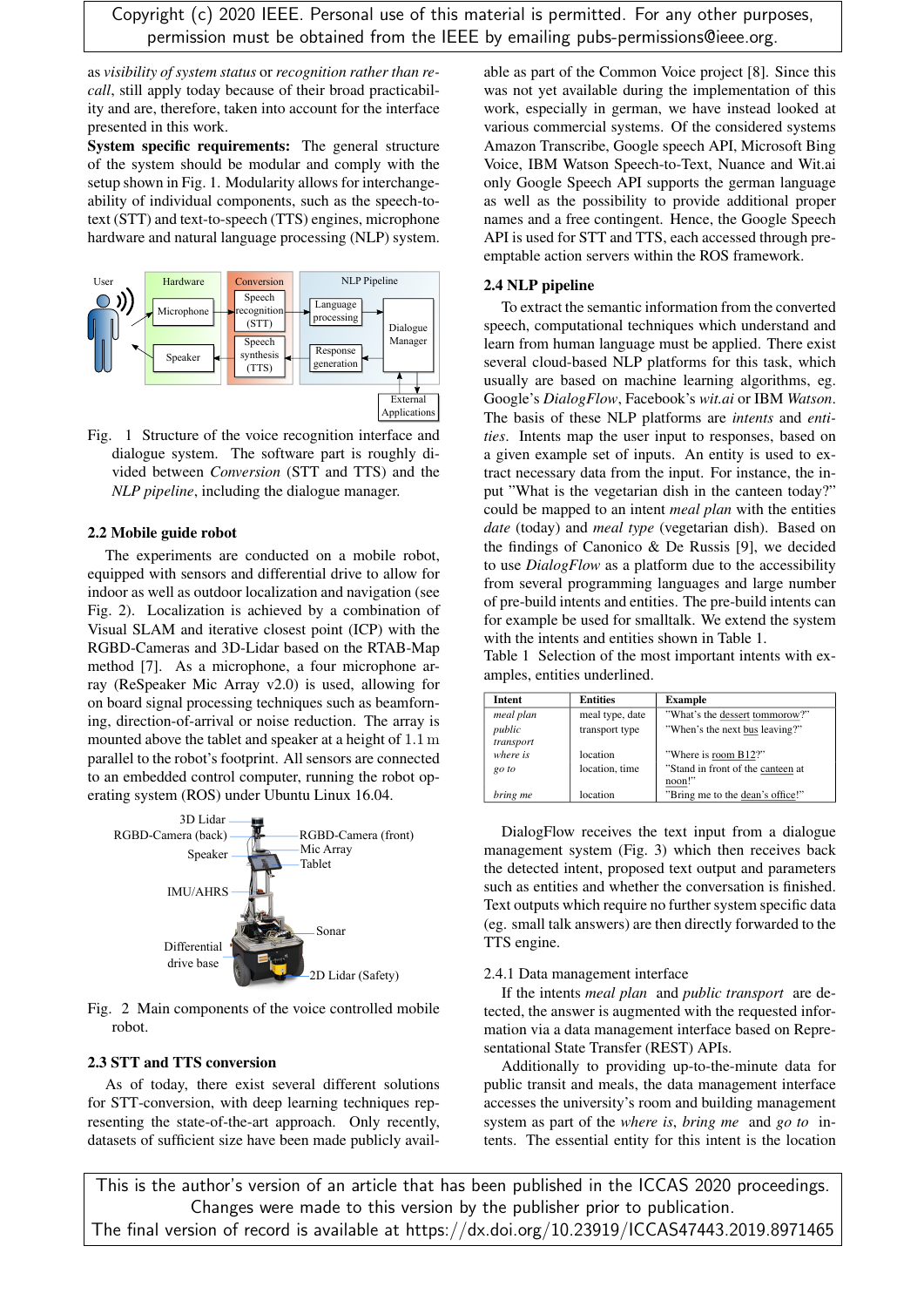

Fig. 3 The dialogue management system in detail. DialogFlow and the REST accessed data services run cloud based, whereas the other components run locally on the robot.

name (room number), which is checked for existence by the data management interface. To ensure unambiguity of location names before existence checking, a set of synonyms is defined for each location name, mapping to the data management compliant format (eg. "Office of Professor Smith" could map to "Room 3403.003.A328").

#### 2.4.2 Location interface

Every existing location has a name, therefore a set of *n* location names  $\{ {}^k{\mathcal{L}} \}_{k=1..n}$  can be defined, which describes all possible locations. The subset

$$
\{^k \mathcal{A}\}_{k=1..p} \subset \{^k \mathcal{L}\}_{k=1..n}, \quad p < n \tag{1}
$$

contains all reachable locations, that can be approached by the robot in an autonomous fashion.

The basis to navigate to a specific location, is a topological map  $m$  as a 2-tuple consisting of a set of nodes  $\{^k\mathcal{N}\}_{k=1..o}$  and edges  $\{^{ab}\Delta\}$ :

$$
m = \left\langle \{^k \mathcal{N} \}_{k=1..o}, \{^{ab} \Delta \}_{\substack{a=1..o \\ b=1..o}} \right\rangle. \tag{2}
$$

A database s then implements an injective function

$$
s: \{ ^k\mathcal{A} \}_{k=1..p} \longmapsto \{ ^k\mathcal{N} \}_{k=1..o}, \quad o \ge p \tag{3}
$$

to link the available location names to the map. When the *bring me* intent is detected, the location interface checks whether the location is reachable and asks for confirmation to bring the user to the location (see the detailed procedure in Fig. 4).



Fig. 4 Program flow of the location interface, in case of the *bring me* intent.

For non-reachable locations, or if the user only asks where a location is (*where is* intent), the system will then only show the location on the campus map and floor plan.

## 3. RESULTS

#### 3.1 NLP

To evaluate the STT and general NLP pipeline, we use the following five different utterances<sup>1</sup>:

- U1 What's tomorrow's one-plate dish at the canteen?
- U2 How can you help me?
- U3 When's the next bus leaving?
- U4 Can you take me to building B4?
- U5 Where's Professor Mueller's office?

These utterances are typical for the use case of the robot. None of the proper person or building names were specifically used for training. All utterances are spoken into a vocal microphone by eight different speakers of mixed gender and recorded without disturbing noises. The recordings are then played back in three different environments by a speaker in front of the robot with a sound pressure of averagely 60 dB measured at the center of the robot's microphone array. The environments are an office of  $34 \text{ m}^2$  size (carpeting), the outdoor area of the campus (asphalt floor, between different buildings with glass and concrete surfaces) and a hall of  $75 \text{ m}^2$  size (PVC floor, concrete walls).

The three environments differ greatly in terms of acoustics, which is also reflected in the reverberation times shown in Fig. 5. Especially the hall environment with  $T_{20} \approx 1.5$  s for frequencies  $\leq 1000$  Hz is suboptimal in terms of speech intelligibility. The German standard for audibility in rooms [10] recommends a reverberation time of 0.7 s for a room of this size.



Fig. 5  $T_{20}$  reverberation times for three different environments for the typical frequency range of speech. Determined using the *ITA-Toolbox* [11].

Each recording is played three times, totalling in 120 utterance play backs per environment. In the office and hall environment there was no interference noise during the test, whereas in the outdoor area typical interference noise such as passing cars occurred. The microphone gain is set to the same fixed value for every environment. Additionally, noise suppression and adaptive beam forming is activated.

In order to evaluate the influence of background noise, the same number of measurements are additionally performed in each environment with an additional loudspeaker that plays a background noise and faces away from the robot. The noise, which was recorded in a restaurant and contains indistinct conversation, is

<sup>1</sup>Translated from German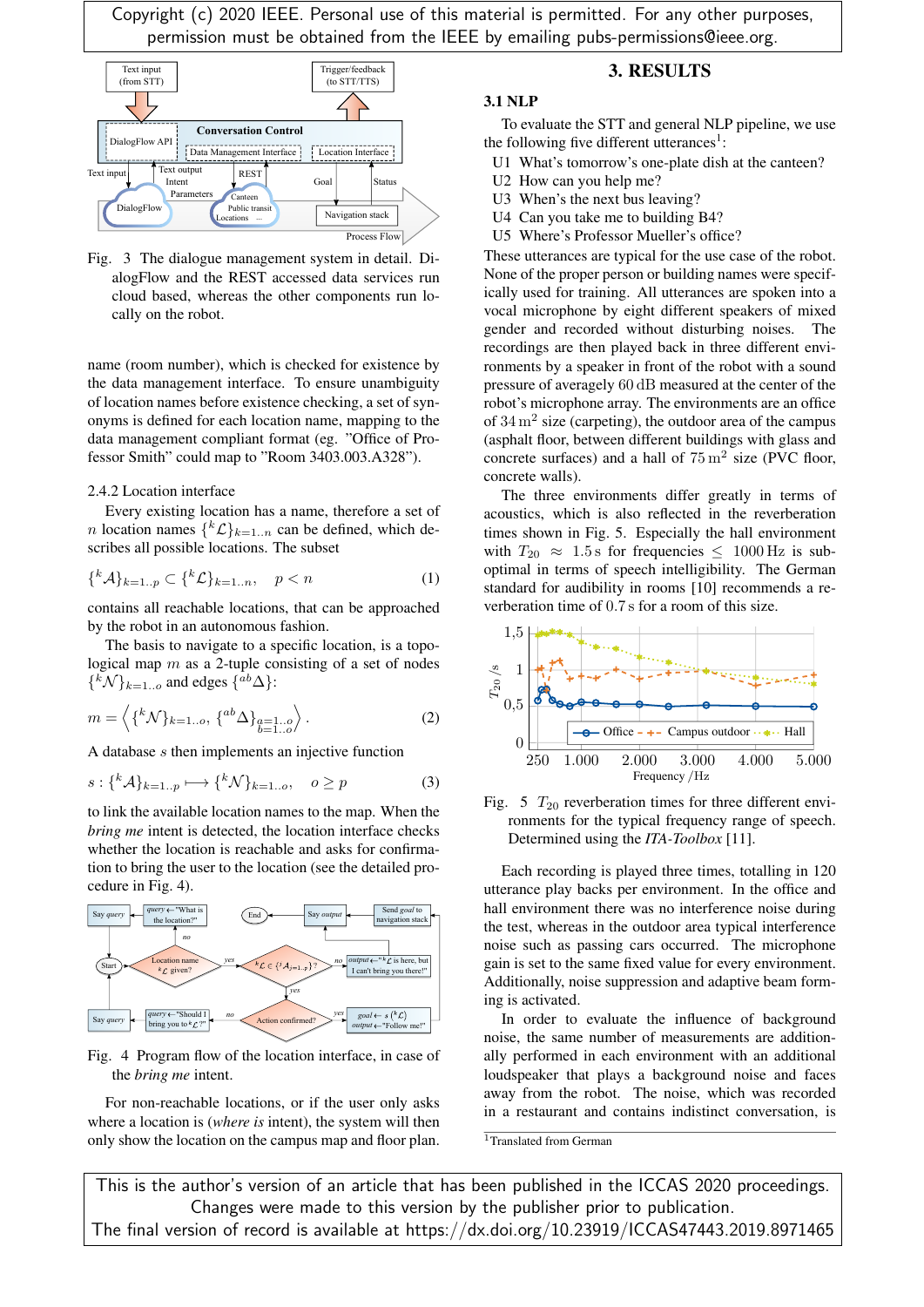restarted for each measurement. The sound level is set to a sound pressure of 60 dB for the hall and office environment. For the outdoor environment the same settings as in the hall are used. Table 2 contains the results, separated by environment and background noise. As a performance metric for the STT module, we use the word error rate (WER) based on LEVENSHTEIN distance. Additionally the mean response time  $\bar{r}$  with standard deviation  $\sigma$ gives information about how much time is needed to have the corresponding text available after the end of an utterance. The latency of the NLP pipeline and the TTS engine is in the range of 1 s, which must be added to get the response time of the complete system. The NLP pipeline is evaluated based on the mean of successful intent detections  $\bar{s}_{int}$  and successful total detections  $\bar{s}_{tot}$  (intent and all entities correct).

Table 2 Results from the evaluation in an office (Off.), campus outdoor (Cam.) and hall environment with 120 utterances per run, resulting in 720 requests in total.

|                | <b>Speech recognition</b> |                |          | <b>NLP Pipeline</b>      |                             |
|----------------|---------------------------|----------------|----------|--------------------------|-----------------------------|
| Environment    | <b>WER</b>                | $\overline{r}$ | $\sigma$ | $\overline{s}_{\rm int}$ | $\overline{s}_{\text{tot}}$ |
| Off            | 5.8%                      | 1.23s          | 0.39 s   | $90.0\%$                 | 83.3%                       |
| $Off. + noise$ | $21.9\%$                  | 1.99 s         | 0.81 s   | $82.5\%$                 | 61.7%                       |
| Cam.           | $8.5\%$                   | 1.40s          | 0.72s    | 84.2%                    | $80.0\%$                    |
| $Cam. + noise$ | $8.2\%$                   | 1.43s          | 0.60 s   | 93.3%                    | 78.3%                       |
| Hall           | $8.5\%$                   | 1.40s          | 0.72s    | 84.2%                    | $80.0\%$                    |
| $Hall + noise$ | 52.0%                     | 3.31 s         | 1.99 s   | 55.8%                    | 34.2%                       |

As it was to be expected, the system works best in environments without ambient noise and low reverberation time with a WER as low as 5.8 % and NLP detection rate up to  $\bar{s}_{\text{tot}} = 83.3\%$ . Ambient noise can greatly impair the result, especially in environments with long reverberation times. Although it must be noted that the sound pressure of the speech output was not increased during the experiments with background noise. People tend to speak louder, when ambient noise is present, therefore the detection rate would presumably be higher in real application. Table 3 shows the detection rate differentiated by utterance. Here it becomes clear that especially U2 and U3 are very well detected and the untrained names of the buildings (U4) and persons (U5) can worsen the result.

Table 3 Successful detections differentiated by utterance.

| U1                                                        | U 2. | H3. | T 14 | H5. |
|-----------------------------------------------------------|------|-----|------|-----|
| $\overline{s}_{int}$ 68.6% 87.1% 96.4% 96.4% 77.9%        |      |     |      |     |
| $\overline{s}_{\text{tot}}$ 57.1% 87.1% 96.4% 53.6% 66.4% |      |     |      |     |

#### 3.2 User study

3.2.1 Design

In order to evaluate how well the system is suitable for the intended use with the intended users, an adequacy evaluation [12] is carried out in the form of a user study. The study consists of three parts: free interaction with the robot for two minutes, interaction under specifications and a questionnaire survey. The free interaction serves to familiarize the participant with the system. In addition, possible linguistic interactions with the robot are to be demonstrated in order to improve conversation. The only

preliminary information given to the participant for this part is how speech recognition is activated via the tablet.

The interaction under specifications serves primarily to evaluate the speech interface with regard to the implemented functionalities. In addition, further training data can be generated to improve the NLP pipeline. The instructions for this part are shown in Table 4 The study was conducted in the hall environment and in German language, all answers and specifications were translated accordingly.

Table 4 Instructions for the second part of the user study, divided into three categories (canteen, location, public transit).

| ID                    | Task                                                                |
|-----------------------|---------------------------------------------------------------------|
| A <sub>1</sub>        | Request the menu of the canteen.                                    |
| A2                    | Specify the menu of the canteen on the dish.                        |
| A <sub>3</sub>        | Specify the menu of the canteen on the day.                         |
| A4                    | Specify the menu of the canteen on the day and the dish.            |
| B1                    | Ask where an arbitrary location on campus is.                       |
| B <sub>2</sub>        | Ask where the "imes" <sup>2</sup> is.                               |
| <b>B</b> <sub>3</sub> | Ask to be guided to one of these places: canteen, porter, room A328 |
| C1.                   | Ask to leave the campus by bus or tram.                             |
| C <sub>2</sub>        | Ask to leave the campus at a specific time.                         |

The questionnaire includes 18 questions to obtain general information about the participants and the subjective quality of the language interface. The language interface is evaluated using a five-level Likert scale (*Strongly agree* to *strongly disagree*).

#### 3.2.2 Evaluation

In the first part of the study, an average of 5.2 interactions with the system were carried out by each user. Through the free interaction further potential tasks of the robot could be captured. In each case, at least two test persons asked about the weather, where certain lectures take place, which events are planned and what the current location is. In Fig. 6 the percentage distribution of the success of the requests in the second part of the study is shown.





Canteen related requests (A1-A3) could be fulfilled at least once<sup>3</sup> for each participant in over  $90\%$  of the cases. The greatest potential for error lies in the specification by meal type and time (A2, A4), if the word *canteen* is not used or untrained terms (e.g. *food stand*) are used. The

<sup>3</sup>Partially fulfilled, at least once in the case of more than one trial.

 $2$ Colloquial term for our institute